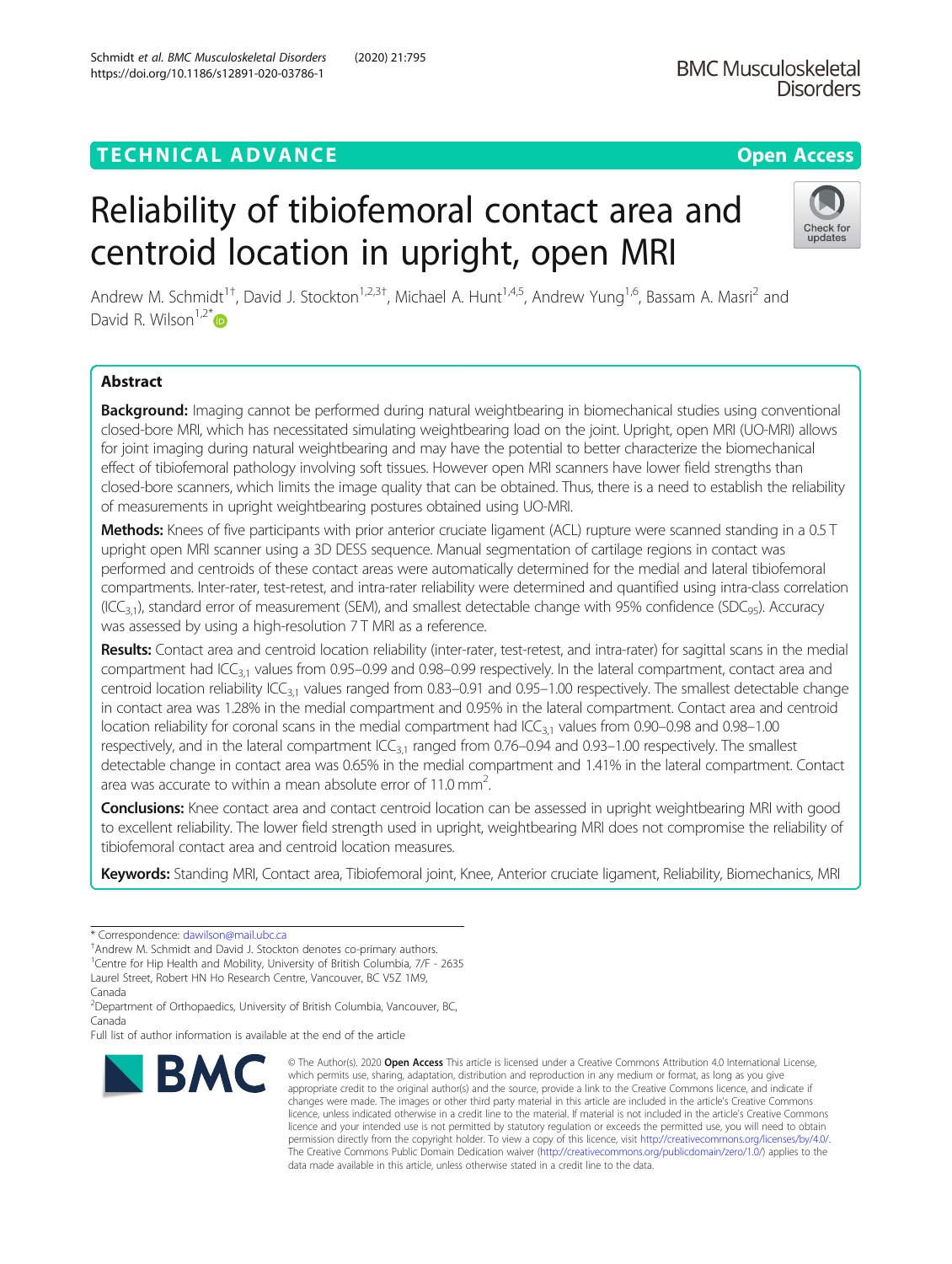#### Background

Magnetic resonance (MR) has been used to assess tibiofemoral (TF) joint mechanics for a number of applications, including explaining how acute injury such as anterior cruciate ligament (ACL) rupture increases the risk for osteoarthritis  $(OA)$  [[1](#page-7-0)–[6\]](#page-7-0). Some measurements have been made for static postures, while others have been made dynamically, and measurements made include kinematics [[3,](#page-7-0) [6](#page-7-0), [7](#page-7-0)], cartilage contact area [[3,](#page-7-0) [6,](#page-7-0) [8](#page-7-0)], and centroid location [\[3](#page-7-0), [6](#page-7-0), [7](#page-7-0)].

The strength of MR imaging is the ability to directly assess soft tissue structures such as cartilage. With the body in functional positions there is an opportunity to study the biomechanical behaviour of these structures. In biomechanical studies using conventional closedbore MR, imaging cannot be performed during natural weightbearing. To address this, approaches include imaging cartilage in supine before and after a knee loading activity is performed [[9,](#page-7-0) [10\]](#page-7-0), positioning the participant supine in the scanner with an axial load applied to the foot (closed kinetic chain) [[3](#page-7-0), [6,](#page-7-0) [8](#page-7-0)], and applying a torque to the shank while the participant lies supine [\[7](#page-7-0)].

The reliability and accuracy for contact area and centroid location from studies with simulated loading have been estimated. The coefficient of variation (CV) for tibiofemoral contact area and centroid location, which indicates the extent of variability between multiple testing sessions, has ranged between 3.1–9.0% and 0.3–3.3%, respectively [\[3](#page-7-0), [7,](#page-7-0) [8,](#page-7-0) [11\]](#page-7-0). Determining contact area by combining MRI with biplanar radiography has shown a slightly larger standard error of measurement of  $14 \pm$ 11% in a cadaveric validation study [\[12](#page-7-0)].

There is emerging interest in open MR machines that allow scanning to take place with participants in functional positions like standing. Similar to the utility of standing X-ray in the clinical investigation and operative planning of knee osteoarthritis, standing MRI may have the potential to better characterize the biomechanical effect of tibiofemoral pathology involving soft tissues like ligaments, menisci, and cartilage. Injury to such structures is a risk factor in the development of osteoarthritis, and UO-MRI may be useful for studying these injuries before the eventual development of deforming bony changes.

Upright, open MRI (UO-MRI) addresses the limitations of simulated weightbearing in supine scanners by allowing joint imaging during weightbearing [[7,](#page-7-0) [13](#page-7-0), [14](#page-7-0)]. However, UO-MRI scanners have a less homogenous magnetic field and a lower magnetic field strength than standard closed-bore scanners, which limits the image quality that can be obtained [[15\]](#page-7-0). Thus, there is a need to establish the reliability of measurements in upright weightbearing postures obtained using UO-MRI.

The aims of this study were: 1) to assess the reliability and accuracy of tibiofemoral cartilage contact area and centroid location acquired both sagitally and coronally; and 2) to describe the implementation of a UO-MRI protocol that permits acquisition of these measures in vivo under physiologic weight-bearing conditions.

#### Methods

This study was approved by the UBC Clinical Research Ethics Board (H18–01459). All participants provided informed, written consent (Additional file [2\)](#page-7-0).

#### Participants

A sample of 5 patients from a larger comparative cohort study volunteered for reliability analysis. The cohort study was a convenience sample of 18 patients with prior ACL rupture. Patients were recruited through posted notifications and targeted e-mails (Additional file [1\)](#page-7-0). The five patients selected for this study were the only patients from the larger cohort who consented to complete the scanning process, a three-hour procedure, on two separate dates, thus allowing for test-retest reliability analysis.

Inclusion criteria for the cohort study were: 1) adult participants between the ages of 18–50 years old with unilateral, isolated ACL ruptures; 2) intact cartilage and evidence of complete ACL rupture on MRI; 3) reported ACL rupture within the last 5 years and if reconstructed, done within 1 year from injury; and 4) have completed a full rehabilitation program and returned to regular sport or recreational activities.

Exclusion criteria were: 1) associated ligament rupture other than the ACL (though incomplete MCL ruptures were not excluded); 2) known knee osteoarthritis diagnosed by a physician; 3) presence of other joint disease; 4) incompletely rehabilitated injury, defined as a range of motion less than 0–130 degrees, quadriceps atrophy, or persistent mechanical symptoms; 5) individuals prohibited from undergoing MRI based on the MRI screening form (Additional file [3](#page-7-0)); 6) history of fainting, or evidence of change in orthostatic blood pressure; 7) prior or subsequent knee surgery other than diagnostic arthroscopy; 8) history of corticosteroid injection to either knee; and 9) bilateral ACL rupture or ACL rerupture.

Demographic data from participants were collected including age, height, body mass, date of injury, time from injury to surgery (if applicable), and time from injury to study participation.

## Imaging

Participants were scanned standing in a 0.5 T upright, open MRI (MROpen, Paramed, Genoa, Italy). All scans were done in the morning, participants were instructed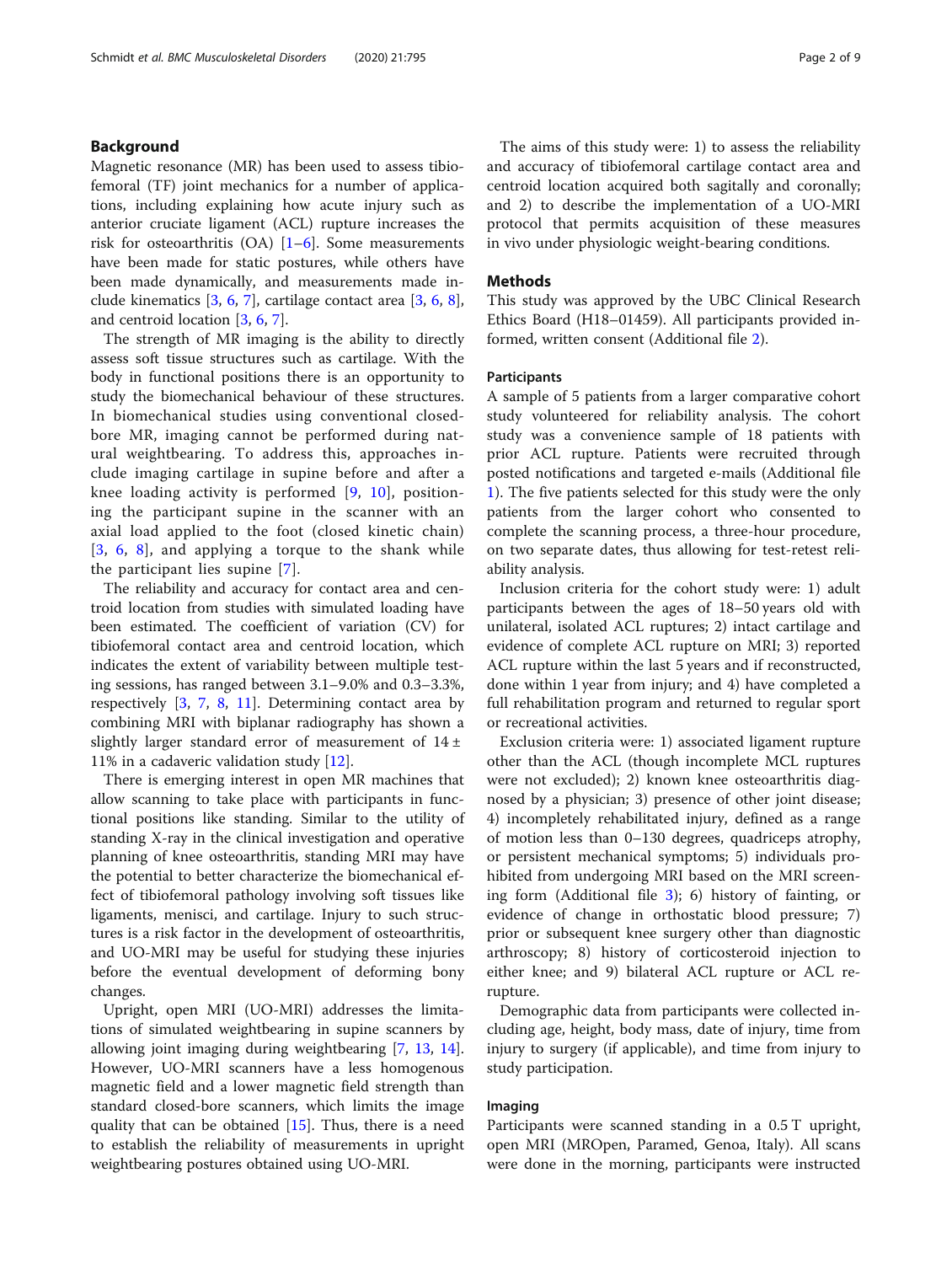<span id="page-2-0"></span>not to do any impact exercise prior to scanning, and participants were seated for 30 min prior to scanning, during which time questionnaires were administered. Participants wore compression socks to minimize venous pooling in the lower extremities during standing scans. Participants then stood for 15 min prior to acquiring standing scans to ensure a cartilage deformation equilibrium had been reached. Each participant wore a chest harness suspended from an aluminum ceiling track safety-rated to 450 lbs. (Handicare, Concord, ON) as a precautionary measure in case the participant fainted during upright scanning. No weight was borne through the bars or the harness. Standing scans of the ACLinjured leg were acquired with the knees in full extension, with the participant instructed to stand comfortably and distribute their weight equally between legs. Three support bars (shins, buttocks, and hands) were placed to help the participant remain still during scanning. We obtained sagittal and coronal images with a double echo steady state T2 sequence (Table 1) using a commercial 2-channel knee coil (ParaMed) suspended around the knee. The sequence was optimized to provide excellent cartilage signal quickly enough to minimize the effects of patient movement and fatigue while standing. The data were denoised using an optimized blockwise nonlocal means denoising filter [\[16](#page-7-0)], and the component DESS images were subsequently fit to a signal model with a global T1 estimate of 0.5 [[17\]](#page-7-0).

Two trained raters, A.M.S. and D.J.S, with 2 years and 3 years' experience respectively, performed segmentation for all data sets. Both raters were trained in knee joint segmentation by a post-doctoral fellow with 10 years of experience in segmenting MSK data. Prior to the study both raters established a set of general guidelines for segmentation. All data sets were anonymized, and a

Table 1 Imaging parameters used for UO-MRI scan and for the high-resolution 7T MRI scan

|                         | 0.5 T UO-MRI                                                                             | 7 T MRI                        |
|-------------------------|------------------------------------------------------------------------------------------|--------------------------------|
| Pulse sequence          | 3D DESS                                                                                  | 2D multi-slice RARE            |
| Repetition time (ms)    | 16                                                                                       | 2200                           |
| Echo time (ms)          | 6                                                                                        | 8.4                            |
| Field of view (cm)      | $22 \times 22 \times 16$                                                                 | $6 \times 6$                   |
| Acquisition matrix size | $256 \times 256 \times 38$<br>(zero filled to<br>$256 \times 256 \times 64$ <sup>a</sup> | $256 \times 256$ , 50 slices   |
| Slice thickness (µm)    | 2500                                                                                     | 35.0                           |
| Slice gap $(\mu m)$     | 0                                                                                        | 0                              |
| Voxel dimensions (um)   | $859 \times 859 \times 2500$                                                             | $23.4 \times 23.4 \times 35.0$ |
| Flip angle $(°)$        | 30                                                                                       | 180                            |
| Bandwidth (Hz/pixel)    | 146.9                                                                                    | 318.4                          |
| Total scan time (min)   | 3 min 30s                                                                                | 28 min 10s                     |

<sup>a</sup>Note the voxel dimensions are interpolated in the slab direction

numerical code was assigned to each patient. Raters identified tibiofemoral contact regions by manually tracing regions with no visible separation between cartilage surfaces on each image slice using the Editor module in 3D Slicer [\[18](#page-7-0)] (<http://www.slicer.org>) in both the coronal and sagittal planes (Fig. [1](#page-3-0)a). Raters selected voxels of cartilage that were in direct contact and did not contain any contribution from other structures (e.g. meniscus or synovial fluid). Volumes were created that represented medial and lateral contact areas, each with a known number of voxels (Fig. [1](#page-3-0)b). We multiplied the number of voxels in contact by their axial dimensions (length and width) to calculate contact areas for the medial and lateral compartments. To account for differences in size between subjects, the cartilage contact area measurement in the axial plane was normalized by taking the ratio (%) of the contact area over the maximum axial cross-sectional area of the tibial plateau.

The centroid location was calculated as the geometric center generated from the contact area segmentations in the medial and lateral compartments (Fig. [1](#page-3-0)b). A validated joint coordinate system was employed to locate contact area centroids within a consistent coordinate frame [[19,](#page-7-0) [20](#page-7-0)]. Centroid location was reported in mm and also quantified as a percentage on the tibial plateau in the medial (0%) to lateral (100%) and posterior (0%) to anterior (100%) directions to account for differences in size between participants. The coordinate system was based on the bony landmarks and axis definitions of an established joint coordinate system convention [\[19](#page-7-0)]. Reference bony landmarks were established from supine scout scans of the hip, knee, and ankle, with the scan position relative to each other noted from the difference in UO-MRI scan table position. Positions and orientations of the coordinate systems in the upright posture were determined by registering supine images of the tibia and femur to corresponding upright images using Analyze 12.0 (AnalyzeDirect, Inc., Overland Park, KS). The test-retest reliability of using this joint coordinate system in the UO-MRI was assessed in a previous study [[20\]](#page-7-0), and ICC reliability values ranged from 0.95–0.99 for joint rotations and translations.

#### Accuracy

We assessed the accuracy of contact area measurement by comparing our method in the UO-MRI to reference measurements of contact area made in a 7 T MR scanner (Bruker Biospin, Ettlingen, Germany) for two cartilage preparations at two load levels. We created two cartilage contact preparations by dissecting a bovine knee and extracting medial and lateral tibial and femoral blocks using a handsaw. The block dimensions were approximately 30 mm by 30 mm in the anteroposterior direction and mediolateral direction and were approximately 20 mm in the axial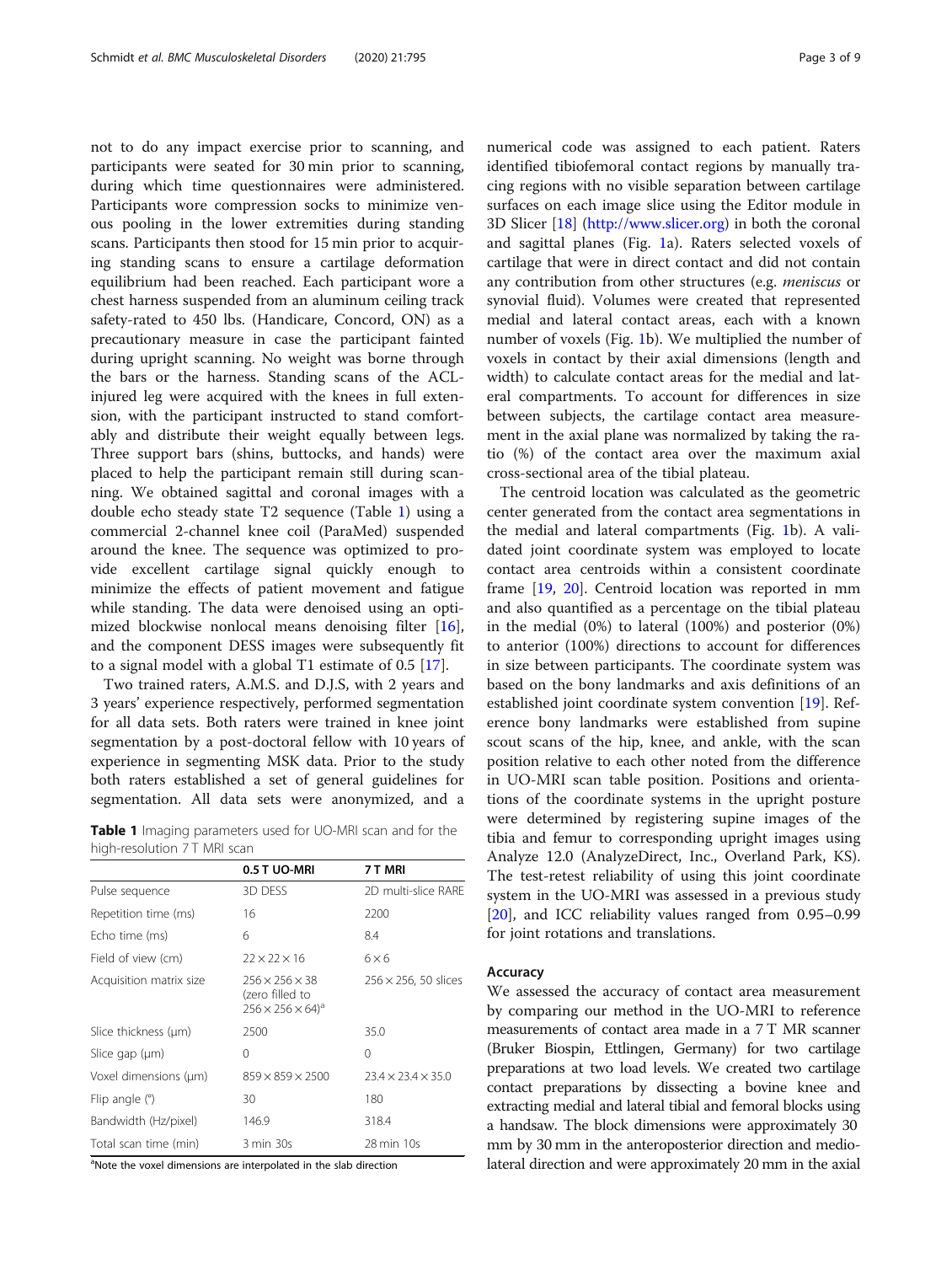<span id="page-3-0"></span>

(compressive) direction. The blocks were oriented on polycarbonate tissue mounts in a manner that maximized contact of the flattest part of the mating joint surfaces. The bony side of each osteochondral block was affixed to the tissue mounts with cyanoacrylate glue. The preparations were immersed in phosphate-buffered saline and positioned in an MR-compatible compression chamber such that axial compression could be applied by rotating a Delrin plunger (2 mm thread) within the capsule of the compression chamber. The samples were positioned such that opposing cartilage surfaces were touching but not compressed, and images were acquired. An axial load was then applied until cartilage compression could be visualized, and the specimen was re-scanned. Five minutes were allowed to pass in between cartilage compression and re-scanning in order to permit the cartilage to equilibrate. The displacement of the plunger was marked on the outside of the chamber so that the process could be repeated. On completion, the load was removed, and the cartilage was given time to re-equilibrate. The process was performed first in the UO-MRI and then in the 7 T MRI, using imaging parameters listed in Table [1.](#page-2-0) In a previous study, intra-observer repeatability of segmentation of loaded tibial and femoral cartilage images in this 7 T scanner was within 2.3 and 3.3 voxels for cartilage depth, 95% of the time [\[21](#page-8-0)].

#### **Statistics**

Inter-rater, test-retest, and intra-rater reliability statistics were calculated for tibiofemoral contact area and centroid location. Inter-rater reliability was obtained for two raters who individually segmented and calculated contact areas for each scan. Test-retest reliability was

established by scanning each participant twice, with approximately 1 month between scans, with one rater (D. J. S.) segmenting both scans. Intra-rater reliability was obtained for one rater (A. M. S.) segmenting the contact areas for each sample 3 times, each 2 weeks apart. We calculated the intra-class correlation coefficient for fixed raters  $(ICC_{3,1})$  using the methods described by Shrout and Fleiss [\[22](#page-8-0)], as well as the standard error of measurement (SEM), and the smallest detectable change with 95% confidence (SDC<sub>95</sub>). ICCs less than 0.5 indicated poor reliability; 0.5 to 0.75 moderate reliability; 0.75 to 0.9 good reliability; and greater than 0.9 excellent reliability. All metrics were obtained for both coronal and sagittal scans.

We assessed contact area accuracy by finding the mean absolute error (MAE) for contact areas measured using UO-MRI and those measured for the same region and load using 7 T MRI from images obtained in the sagittal plane.

#### Results

Descriptive characteristics for the 5 participants included in the reliability analysis are reported in Table 2. There were 4 female participants and 1 male; 3 had undergone ACL reconstruction and 2 had not.

Table 2 Descriptive characteristics of participants in reliability analysis

|                           | Mean (SD) |
|---------------------------|-----------|
| Age (years)               | 23.4(4.2) |
| Time since injury (years) | 2.9(1.8)  |
| BMI ( $kg/m2$ )           | 23.3(1.1) |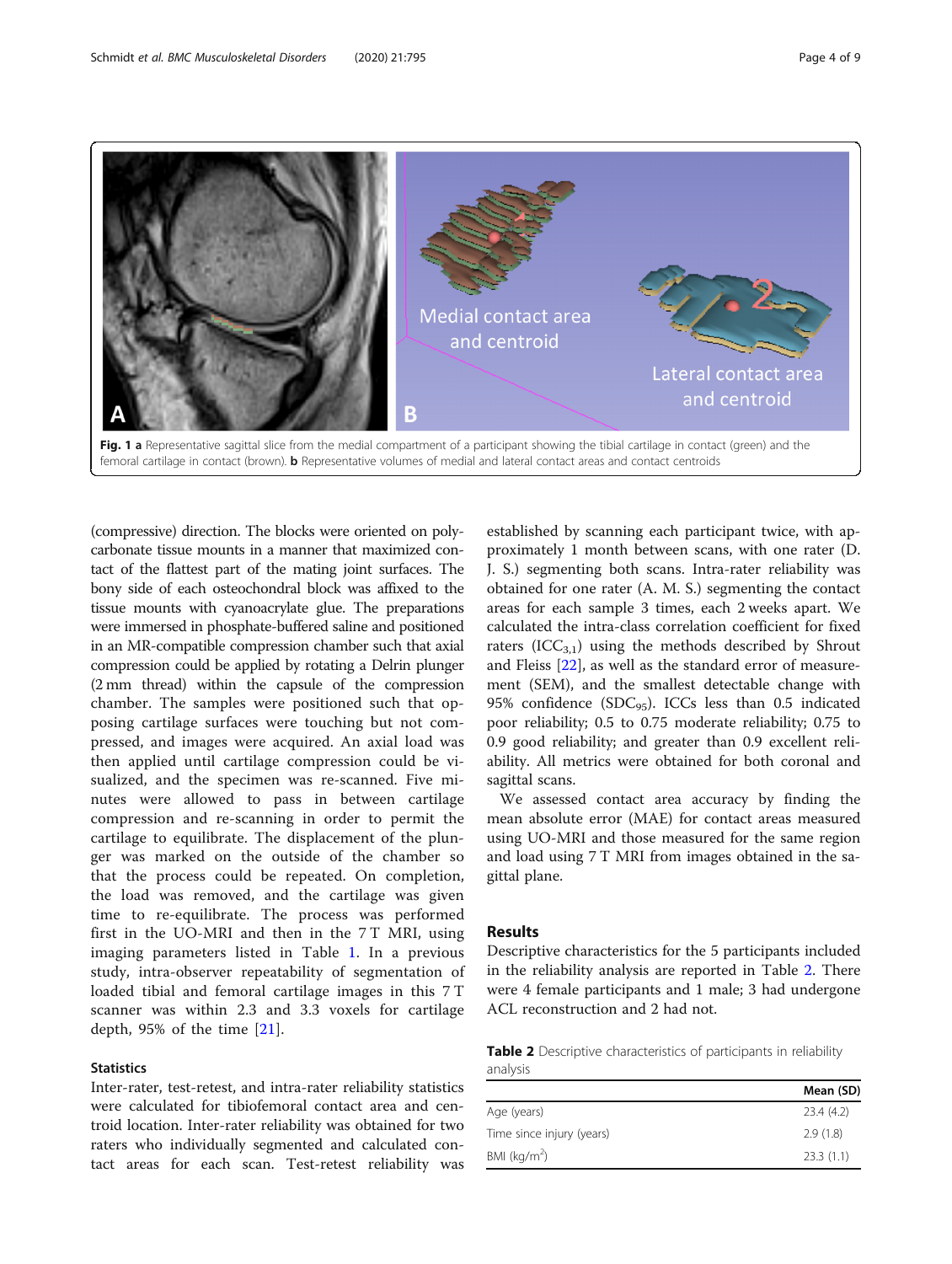|             | <b>Medial compartment</b> |         |                | Lateral compartment |                     |         |                |             |
|-------------|---------------------------|---------|----------------|---------------------|---------------------|---------|----------------|-------------|
|             | $ICC_{3.1}$ (95%CI)       | P-Value | <b>SEM (%)</b> | SEM $(mm2)$         | $ICC_{3.1}$ (95%CI) | P-Value | <b>SEM (%)</b> | SEM $(mm2)$ |
| Inter-Rater | $0.95(0.59 - 0.99)$       | 0.002   | 0.39           | 16.77               | $0.83(0.06 - 0.98)$ | 0.021   | 0.44           | 15.48       |
| Test-Retest | $0.94(0.56 - 0.99)$       | 0.002   | 0.46           | 13.33               | $0.84(0.10-0.98)$   | 0.017   | 0.34           | 11.40       |
| Intra-Rater | $0.99(0.94 - 1.00)$       | < 0.001 | 0.21           | 6.49                | $0.91(0.64 - 0.99)$ | < 0.001 | 0.31           | 7.92        |

<span id="page-4-0"></span>Table 3 Contact area reliability for sagittal UO-MRI scans

Mean absolute contact areas were  $452 \text{ mm}^2$  ( $\pm 103$ ) and  $314 \text{ mm}^2$  ( $\pm 41$ ) for medial and lateral compartments, respectively. Mean normalized contact areas were 13.7% ( $\pm$ 2.6) and 9.7% ( $\pm$ 1.6) for medial and lateral compartments, respectively.

For scans acquired in the sagittal plane, contact area  $ICC_{3,1}$  values (including inter-rater, test-retest, and intra-rater reliability) ranged from 0.94 to 0.99 in the medial compartment, and 0.83 to 0.91 in the lateral compartment (Table 3). From the test-retest data, contact area  $SDC_{95}$  was 1.28% in the medial compartment and 0.95% in the lateral compartment. Qualitatively, contact regions were very similar between raters (Fig. 2), and centroid location demonstrated high reliability (Table [4\)](#page-5-0). SDC<sub>95</sub> for medial centroid locations in the X and Y direction were 3.39 and 4.94% (1.89 mm and 2.29 mm), respectively.  $SDC_{95}$  for lateral centroid locations in the X and Y direction were 4.41 and 3.85% (3.31 mm and 1.42 mm), respectively.

For scans acquired in the coronal plane, contact area  $ICC_{3,1}$  (including inter-rater, test-retest, and intra-rater reliability) ranged from 0.90 to 0.97 in the medial compartment and 0.76 to 0.94 in the lateral

compartment (Table [5](#page-6-0)). From the test-retest data,  $SDC<sub>95</sub>$  was 0.65% in the medial compartment and 1.41% in the lateral compartment. Again, centroid lo-cation demonstrated high reliability (Table [6\)](#page-6-0).  $SDC<sub>95</sub>$ for medial centroid locations in the X and Y direction were 4.04 and 6.22% (2.63 mm and 2.96 mm), respectively.  $SDC_{95}$  for lateral centroid locations in the X and Y direction were 3.38 and 9.83% (2.30 mm and 4.40 mm), respectively.

In the accuracy analysis, data from one sample (medial compartment unloaded) was discarded due to a technical error. During scanning of this sample at the 7 T MRI, the field of view did not include the full bovine specimen, and thus did not include the full contact area of the sample. Unfortunately, this error was discovered during image post-processing after scanning had concluded. The remaining areas obtained in the UO-MRI for the lateral compartment unloaded, medial compartment loaded, and lateral compartment loaded were: 120 mm<sup>2</sup>, 271 mm<sup>2</sup>, and 254 mm<sup>2</sup>, respectively. Corresponding areas measured using the  $7$  T MRI were  $126$  mm<sup>2</sup>, 258 mm<sup>2</sup>, and 240 mm<sup>2</sup>, respectively. The mean absolute error was 11 mm<sup>2</sup>.

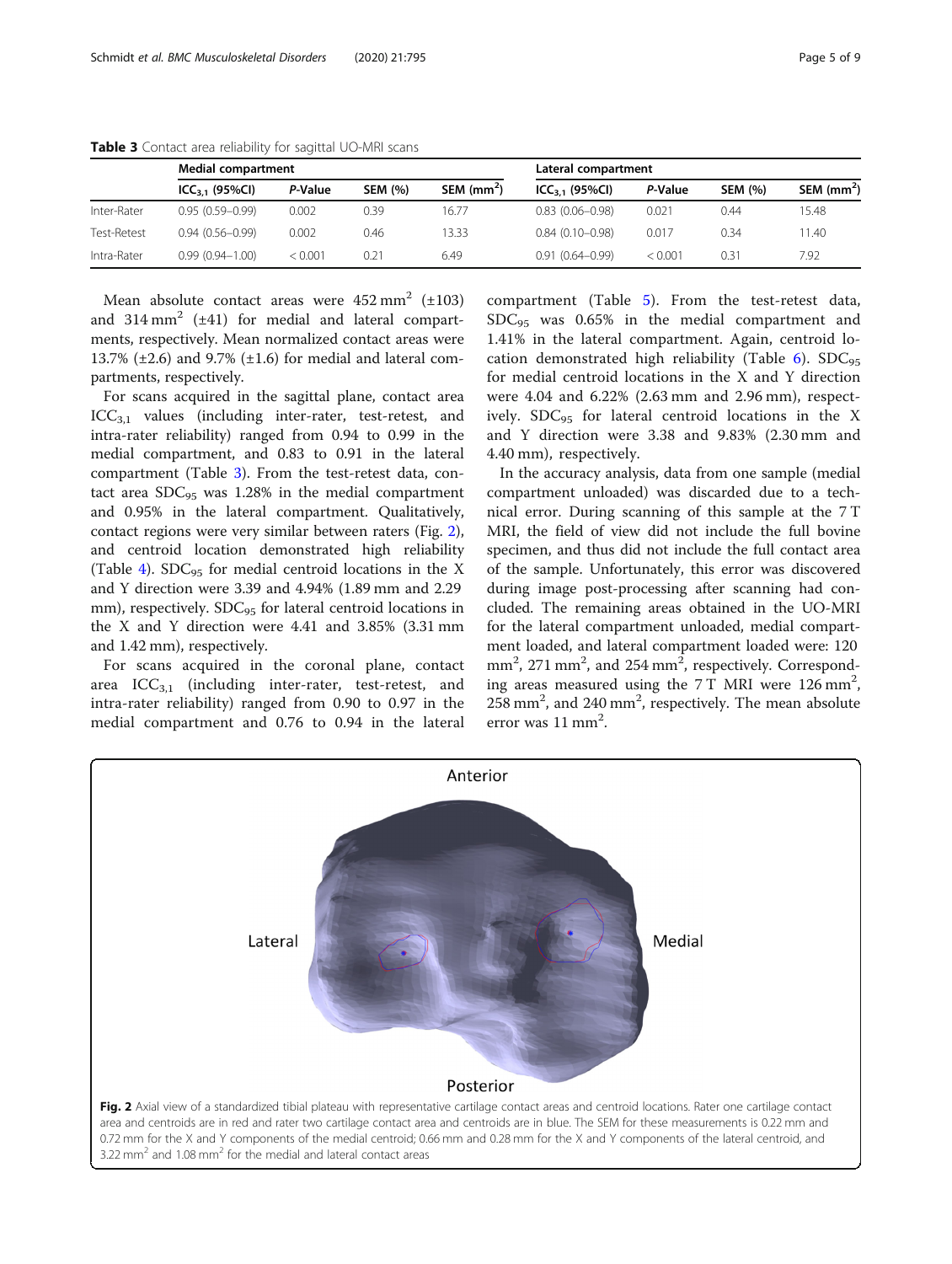|                 | <b>Medial compartment</b>     |             | Lateral compartment |                     |               |                      |                               |             |              |                     |               |                      |
|-----------------|-------------------------------|-------------|---------------------|---------------------|---------------|----------------------|-------------------------------|-------------|--------------|---------------------|---------------|----------------------|
|                 | ICC <sub>3.1</sub><br>(95%CI) | Р-<br>Value | X SEM<br>(%)        | <b>Y SEM</b><br>(%) | X SEM<br>(mm) | <b>Y SEM</b><br>(mm) | ICC <sub>3.1</sub><br>(95%CI) | Р-<br>Value | X SEM<br>(%) | <b>Y SEM</b><br>(%) | X SEM<br>(mm) | <b>Y SEM</b><br>(mm) |
| Inter-<br>Rater | 0.99<br>$(0.97 - 1.00)$       | < 0.001     | 0.71                | 1.62                | 0.44          | 0.64                 | 0.95<br>$(0.83 - 0.99)$       | < 0.001     | 0.95         | 2.81                | 0.57          | 1.10                 |
| Test-<br>Retest | 0.94<br>$(0.56 - 0.99)$       | < 0.001     | 1.22                | 1.78                | 0.68          | 0.83                 | 0.98<br>$(0.91 - 0.99)$       | < 0.001     | 1.59         | 1.39                | 1.19          | 0.51                 |
| Intra-<br>Rater | 0.99<br>$(0.94 - 1.00)$       | < 0.001     | 0.15                | 2.44                | 0.14          | 0.76                 | 1.00<br>$(0.99 - 1.00)$       | < 0.001     | 0.34         | 0.57                | 0.18          | 0.23                 |

<span id="page-5-0"></span>Table 4 Centroid location reliability for sagittal UO-MRI scans

### **Discussion**

We assessed in vivo inter-rater, test-retest, and intrarater reliability of tibiofemoral contact area and centroid location measurements for UO-MRI scans in both sagittal and coronal planes. We evaluated the accuracy of our contact area measurements by comparing measurements made using the UO-MRI to measurements made in a 7 T MRI scanner for a bovine knee model. All measures of contact area reliability, including inter-rater, test-retest, and intra-rater, ranged from good to excellent for coronal and sagittal scans. Qualitatively, there was close correspondence between contact regions identified by different readers (Fig. [2\)](#page-4-0). The accuracy analysis found an overall mean absolute error of 11 mm<sup>2</sup> between areas found from 7 T MRI and from the UO-MRI. Our results suggest that sagittal or coronal scans are similarly wellsuited to evaluate cartilage contact and centroid location in the tibiofemoral joint, with slightly higher repeatability values resulting from sagittal plane acquisition and evaluation.

Our reporting of  $SDC<sub>95</sub>$  provides useful information for designing future research studies that complements the more widely-used ICC values.  $SDC_{95}$  indicates the smallest amount of change that provides 95% confidence that a true change has occurred and is not due to inherent measurement error. Our finding of  $SDC<sub>95</sub>$  of 2–2.5 mm for changes in contact location in sagittal plane images is smaller than a 4.2 mm difference reported between knees with ACL rupture and healthy knees estimated using a biplanar radiography/MRI image registration approach [[2\]](#page-7-0). This suggests that our UO-MRI approach can effectively detect differences in centroid location due to ACL deficiency. Similarly, previous investigations have estimated that ACL injury changes tibiofemoral contact area by as much as  $94.8 \text{ mm}^2$  medially and  $56.3 \text{ mm}^2$  laterally [[23](#page-8-0)]. Our largest estimated SEM was  $18.9$  mm<sup>2</sup>, corresponding to a SDC95 of 52.4 mm<sup>2</sup>, indicating that UO-MRI may also be effective at detecting contact area differences.

Our measures of contact area and centroid location reliability in UO-MR are comparable to those from 3 T conventional closed-bore scans despite using a lower resolution scanner. For inter-rater reliability, our finding of contact area ICC in the medial compartment of 0.95 is consistent with findings in 3 T MRI (0.90) [[3\]](#page-7-0). Our finding of contact area ICC in the lateral compartment for inter-rater reliability (0.83) was also in the good range for an ICC value, although it had a much wider confidence interval range (0.06 to 0.98) and was lower than findings in  $3 T$  $3 T$  MRI (0.92) [3]. The inter-rater contact location ICCs (0.99 medially and 0.95 laterally) were also similar to those found in 3 T (0.99 medially and 0.91 laterally) [[3\]](#page-7-0). For intra-rater reliability our findings for contact area ICC were 0.99 medially and 0.91 laterally, which was again consistent with 3 T MRI findings of 0.97 both medially and laterally [\[3](#page-7-0)]. Our intra-rater contact location ICCs (0.99 medially and 0.98 laterally) were similar to those found in 3 T (1.00 medially and 0.91 laterally) [\[3](#page-7-0)]. It should be noted that all participants in our study had a prior ACL rupture, which is not true for these previous studies. No previous study has evaluated the test-retest reliability of contact area and centroid location in vivo, although one cadaveric study examined the patellofemoral joint using a 1.5 T magnet and found a test-retest ICC value of 0.98, which is comparable to our results [[24](#page-8-0)]. The slightly higher variation in test-retest reliability in the current study is likely due to slight differences in participant posture and positioning between test dates, which may be easier to control in a cadaveric study. The test-retest reliability measures will be of value in experimental design, especially for studies requiring testing on more than 1 day. Our accuracy results, which found a mean absolute error of 11.0 mm<sup>2</sup> , suggest higher accuracy for our method than the results from a cadaver study using a silicone casting technique reference standard, which found a standard error of measurement of  $14\%$  [\[12](#page-7-0)]. This may be because the reference method of the current study (high field MRI) is different from the reference method for the previous study (silicone casting). The absolute values of our contact areas were slightly higher than previously reported values [[6,](#page-7-0) [23](#page-8-0)], though the ratio of lateral to medial contact area were similar. This may have been partially due to cartilage creep, since our participants stood in a weightbearing position for 15 min prior to standing. Additionally,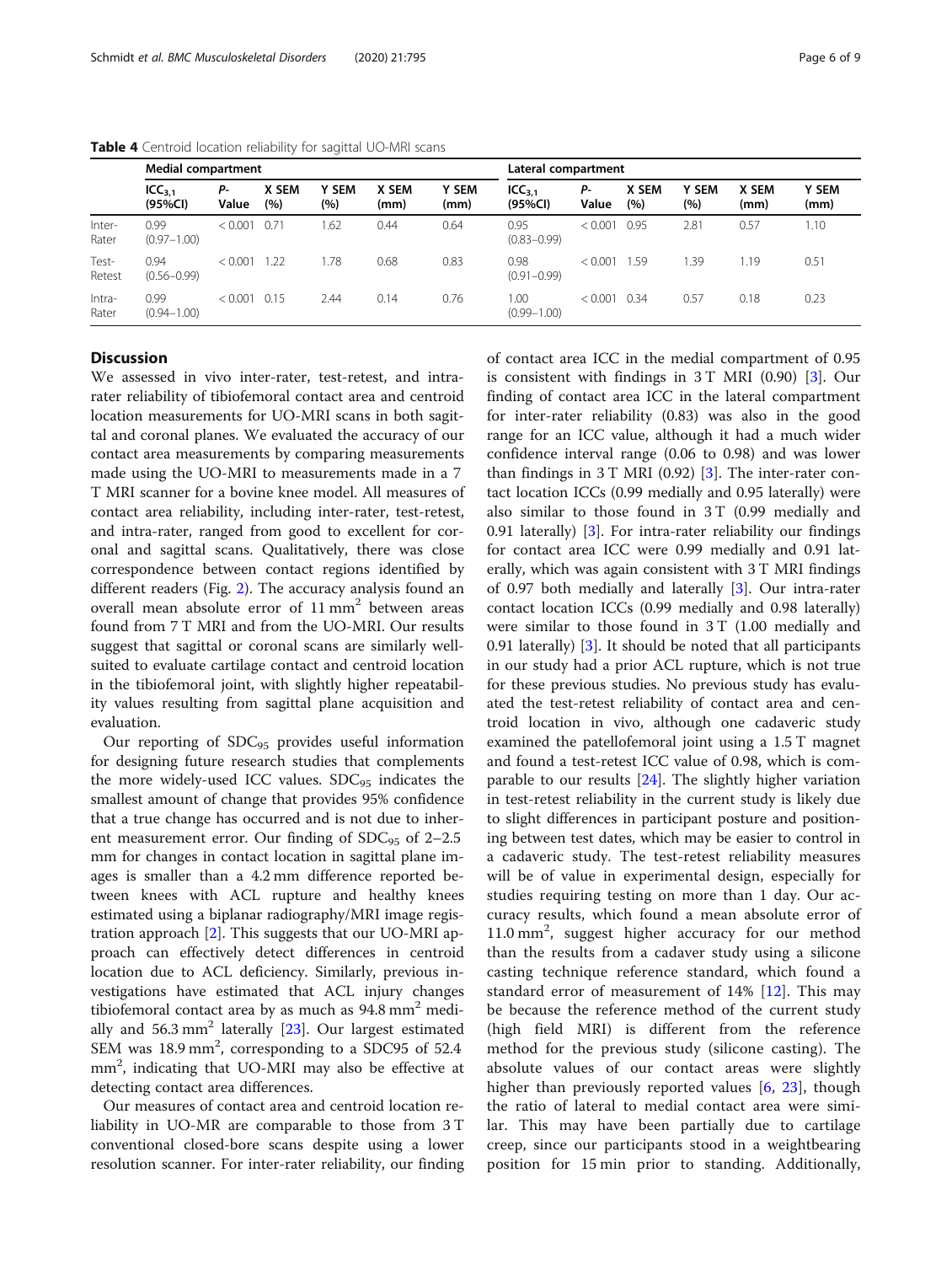|             | Medial compartment  |         |                |                          | Lateral compartment     |         |                |             |  |  |
|-------------|---------------------|---------|----------------|--------------------------|-------------------------|---------|----------------|-------------|--|--|
|             | $ICC_{3.1}$ (95%Cl) | P-Value | <b>SEM (%)</b> | $SEM$ (mm <sup>2</sup> ) | $ICC_{3.1}$ (95%CI)     | P-Value | <b>SEM (%)</b> | SEM $(mm2)$ |  |  |
| Inter-Rater | $0.90(0.35 - 0.99)$ | 0.007   | 0.54           | 18.92                    | $0.87(0.19 - 0.99)$     | 0.013   | 0.34           | 13.12       |  |  |
| Test-Retest | $0.98(0.86 - 1.00)$ | < 0.001 | 0.23           | 6.02                     | $0.76$ $(-0.14 - 0.97)$ | 0.041   | 0.51           | 14.19       |  |  |
| Intra-Rater | $0.97(0.85 - 1.00)$ | < 0.001 | 0.35           | 9.20                     | $0.94(0.74 - 0.99)$     | < 0.001 | 0.23           | 6.47        |  |  |

<span id="page-6-0"></span>Table 5 Contact area reliability for coronal UO-MRI scans

differences in tibiofemoral contact area in the same knees have been observed depending on the MRI sequence used [[8\]](#page-7-0). The T2 DESS sequence that we used greatly enhances cartilage, which may have accounted for our high contact area values.

The primary strength of this study is that it provides a comprehensive assessment of the role of repeated scans and the intra- and inter-individual differences in raters on the reliability of tibiofemoral contact measures. The good to excellent reliability results are supported by an accuracy assessment. Incorporation of both sagittal and coronal plane assessment and reporting of  $SDC_{95}$  may be useful in protocol development for future studies. Given the advantages for ecological validity with the UO-MRI approach for these assessments compared to traditional supine MRI, we feel that our findings have important implications for the study of knee joint mechanics and function in future UO-MRI studies.

The findings should be considered in light of some limitations. First, reliability was assessed in ACLruptured knees only. The cartilage of these participants may not be representative of cartilage in uninjured knee joints. While the effect of this on our findings is not clear, we performed the scans relatively soon after injury and it is unlikely that enough time had passed for cartilage degeneration to significantly affect our segmentation process. Second, the accuracy assessment used a small number of samples. Because it was an ex vivo study, it did not include the effects of subject movement or blood flow. The sample was also immersed in phosphate buffered saline, which can increase SNR and may have influenced our results. Additionally, the bovine osteochondral blocks used may not have adequately represented human tibiofemoral contact behaviour. We chose 7T MRI as a reference measure because it allowed the highest resolution images possible while still allowing the same loading rig and loads to be used. The lengthy scan time and cost of the 7 T scanner hindered our ability to process more samples for accuracy assessment; similarly, we were not able to establish the reliability of measuring contact area in the 7 T MRI before we used it as the reference standard. Third, the low resolution of the UO-MRI due to the low magnetic field strength may have reduced variability, and the lower field homogeneity of the UO-MRI may have been a source of error and may present issues for future testretest reliability measurements. This should be taken into account when planning future experiments. Finally, some of our intra-class correlation results were bounded by wide confidence intervals, in particular test-retest measures of lateral contact area. These results should be considered in the interpretation of lateral contact area measures using the current methods. More raters and tests would improve the certainty of our estimates and further development of area measurement methods will be required if more reliable measures of lateral contact area are needed.

#### Conclusions

We found that, in spite of lower field strength and homogeneity, UO-MRI can be used to measure tibiofemoral contact area and centroid location with comparable reliability to higher field closed-bore scanners and sufficient reliability to detect differences in contact area and centroid location due to ACL injury. These findings support using UO-MRI for direct measurements of tibiofemoral contact area in standing, which has potential to improve our understanding of normal and pathological knee biomechanics.

Table 6 Centroid location reliability for coronal UO-MRI scans

|                 | <b>Medial compartment</b>     |             | Lateral compartment |                     |               |                      |                               |             |              |                     |               |                      |
|-----------------|-------------------------------|-------------|---------------------|---------------------|---------------|----------------------|-------------------------------|-------------|--------------|---------------------|---------------|----------------------|
|                 | ICC <sub>3.1</sub><br>(95%CI) | Р-<br>Value | X SEM<br>(%)        | <b>Y SEM</b><br>(%) | X SEM<br>(mm) | <b>Y SEM</b><br>(mm) | ICC <sub>3.1</sub><br>(95%CI) | Р-<br>Value | X SEM<br>(%) | <b>Y SEM</b><br>(%) | X SEM<br>(mm) | <b>Y SEM</b><br>(mm) |
| Inter-<br>Rater | 0.99<br>$(0.98 - 1.00)$       | < 0.001     | 0.29                | i 50                | 0.31          | 0.49                 | 0.99<br>$(0.95 - 1.00)$       | < 0.001     | 0.71         | .43                 | 0.59          | 0.62                 |
| Test-<br>Retest | 0.94<br>$(0.92 - 0.99)$       | < 0.001     | .46                 | 2.24                | 0.95          | 1.07                 | 0.93<br>$(0.74 - 0.98)$       | < 0.001     | 1.22         | 3.55                | 0.79          | 1.59                 |
| Intra-<br>Rater | 1.00<br>$(1.00 - 1.00)$       | < 0.001     | 0.27                | 0.54                | 0.18          | 0.20                 | 1.00<br>$(0.99 - 1.00)$       | < 0.001     | 0.23         | 0.66                | 0.11          | 0.22                 |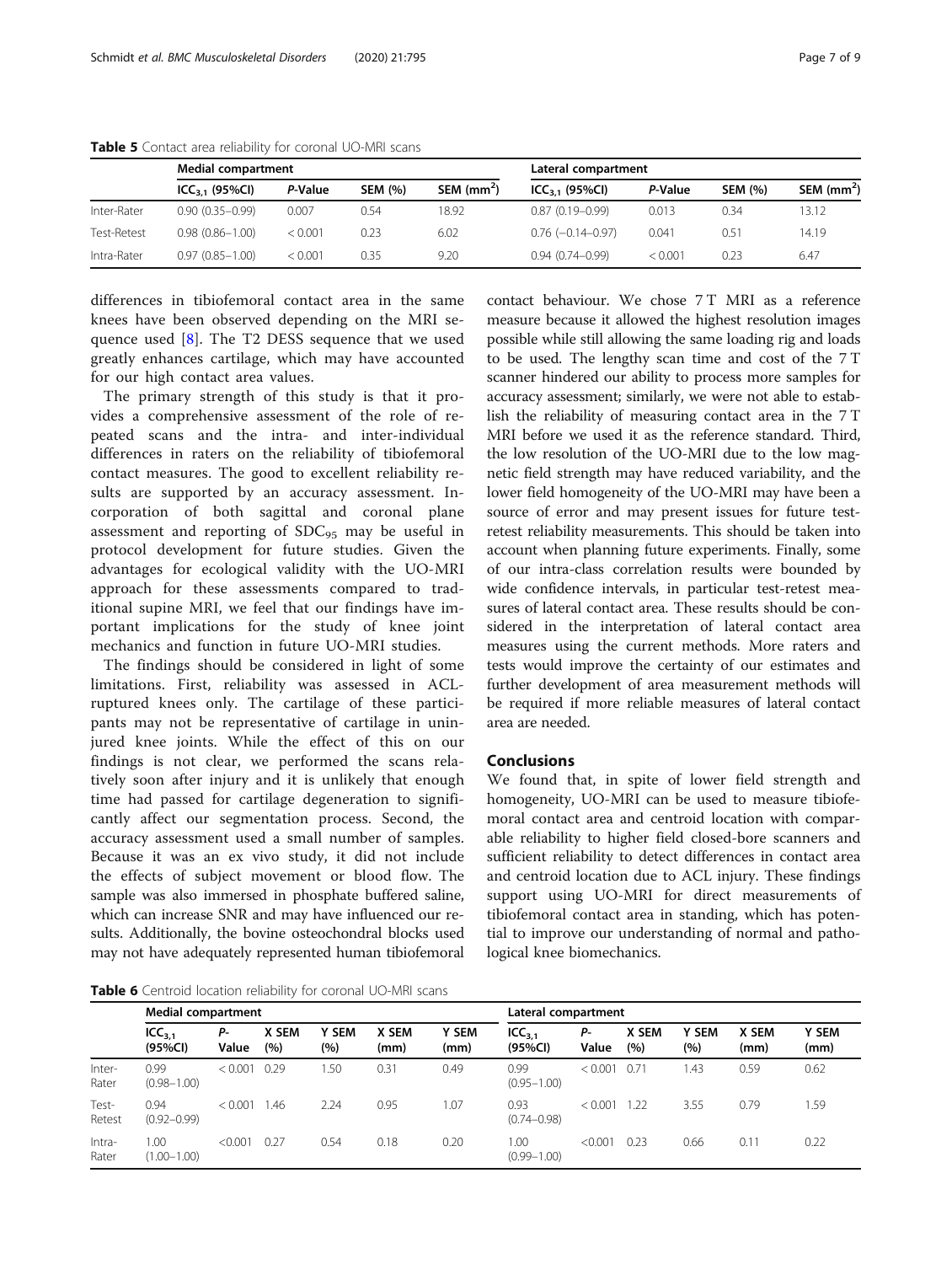#### <span id="page-7-0"></span>Supplementary Information

The online version contains supplementary material available at [https://doi.](https://doi.org/10.1186/s12891-020-03786-1) [org/10.1186/s12891-020-03786-1.](https://doi.org/10.1186/s12891-020-03786-1)

| <b>Additional file 1.</b> |  |
|---------------------------|--|
| <b>Additional file 2.</b> |  |
| <b>Additional file 3.</b> |  |
| <b>Additional file 4.</b> |  |

#### Abbreviations

UO-MRI: Upright, Open MRI; MC: Medial tibiofemoral compartment; LC: Lateral tibiofemoral compartment;  $ICC_{3,1}$ : Intra-class correlation; SEM : Standard error of measurement; SDC<sub>95</sub>: Smallest detectable change with 95% confidence; MAE: Mean absolute error; MR: Magnetic resonance; ACL: Anterior cruciate ligament; OA: Osteoarthritis; CV: Coefficient of variation; SD: Standard deviation; BMI: Body mass index

#### Acknowledgments

The research team thanks MRI technologists Jennifer Patterson and James Zhang, advanced imaging specialist Honglin Zhang, statistician Karey Schumansky, and all of the participants.

#### Authors' contributions

AMS collected accuracy data, wrote the Background and Discussion of the manuscript, and edited all sections of the manuscript. DJS planned the study, collected and analyzed the data, wrote the Methods and Results of the manuscript, and edited all sections of the manuscript. AY implemented the T2 MRI sequence. BAM edited the methods section. MAH edited the methods section. DRW was the senior author, was involved with study planning and manuscript drafting, and edited the full manuscript. All authors read and approved the final manuscript.

#### Funding

This study was supported by Canadian Institutes of Health Research Project Grant #148828 (DRW), the Natural Sciences and Engineering Research Council of Canada (MAH), a Canadian Institutes of Health Research Canada Graduate Student - Master's award (DJS), the Canadian Orthopaedic Foundation Cy Frank Award (DJS, BAM, & DRW), and the UBC Clinician Investigator Program (DJS).

#### Availability of data and materials

The datasets generated and/or analysed during the current study are included in this published article and its supplementary information files.

#### Ethics approval and consent to participate

This study was approved by the UBC Clinical Research Ethics Board (H18– 01459). All participants provided informed, written consent (Additional file 2).

#### Consent for publication

Not applicable.

#### Competing interests

The authors declare that they have no competing interests.

#### Author details

<sup>1</sup> Centre for Hip Health and Mobility, University of British Columbia, 7/F - 2635 Laurel Street, Robert HN Ho Research Centre, Vancouver, BC V5Z 1M9, Canada. <sup>2</sup>Department of Orthopaedics, University of British Columbia, Vancouver, BC, Canada. <sup>3</sup>Clinician Investigator Program, University of British Columbia, Vancouver, BC, Canada. <sup>4</sup> Department of Physical Therapy, University of British Columbia, Vancouver, BC, Canada. <sup>5</sup>Motion Analysis and Biofeedback Laboratory, University of British Columbia, Vancouver, BC, Canada. <sup>6</sup>MRI Research Center, University of British Columbia, Vancouver, BC, Canada.

#### References

- 1. Chaudhari AM, Briant PL, Bevill SL, Koo S, Andriacchi TP. Knee kinematics, cartilage morphology, and osteoarthritis after ACL injury. Med Sci Sports Exerc. 2008;40(2):215–22.
- 2. Li G, Moses JM, Papannagari R, Pathare NP, DeFrate LE, Gill TJ. Anterior cruciate ligament deficiency alters the in vivo motion of the tibiofemoral cartilage contact points in both the anteroposterior and mediolateral directions. J Bone Joint Surg Am. 2006;88(8):1826–34.
- 3. Chen E, Amano K, Pedoia V, Souza RB, Ma CB, Li X. Longitudinal analysis of tibiofemoral cartilage contact area and position in ACL reconstructed patients. J Orthop Res. 2018;36(10):2718–27.
- 4. Amin S, Guermazi A, Lavalley MP, Niu J, Clancy M, Hunter DJ, et al. Complete anterior cruciate ligament tear and the risk for cartilage loss and progression of symptoms in men and women with knee osteoarthritis. Osteoarthr Cartil. 2008;16(8):897–902.
- 5. Stergiou N, Ristanis S, Moraiti C, Georgoulis AD. Tibial rotation in anterior cruciate ligament (ACL)-deficient and ACL-reconstructed knees: a theoretical proposition for the development of osteoarthritis. Sports Med. 2007;37(7): 601–13.
- 6. Carpenter RD, Majumdar S, Ma CB. Magnetic resonance imaging of 3 dimensional in vivo tibiofemoral kinematics in anterior cruciate ligamentreconstructed knees. Arthroscopy. 2009;25(7):760–6.
- 7. von Eisenhart-Rothe R, Siebert M, Bringmann C, Vogl T, Englmeier KH, Graichen H. A new in vivo technique for determination of 3D kinematics and contact areas of the patello-femoral and tibio-femoral joint. J Biomech. 2004;37(6):927–34.
- 8. Shin CS, Souza RB, Kumar D, Link TM, Wyman BT, Majumdar S. In vivo tibiofemoral cartilage-to-cartilage contact area of females with medial osteoarthritis under acute loading using MRI. J Magn Reson Imaging. 2011; 34(6):1405–13.
- 9. Lad NK, Liu B, Ganapathy PK, Utturkar GM, Sutter EG, Moorman CT 3rd, et al. Effect of normal gait on in vivo tibiofemoral cartilage strains. J Biomech. 2016;49(13):2870–6.
- 10. Sutter EG, Widmyer MR, Utturkar GM, Spritzer CE, Garrett WE Jr, DeFrate LE. In vivo measurement of localized tibiofemoral cartilage strains in response to dynamic activity. Am J Sports Med. 2015;43(2):370–6.
- 11. Liu F, Kozanek M, Hosseini A, Van de Velde SK, Gill TJ, Rubash HE, et al. In vivo tibiofemoral cartilage deformation during the stance phase of gait. J Biomech. 2010;43(4):658–65.
- 12. Bingham JT, Papannagari R, Van de Velde SK, Gross C, Gill TJ, Felson DT, et al. In vivo cartilage contact deformation in the healthy human tibiofemoral joint. Rheumatology (Oxford). 2008;47(11):1622–7.
- 13. McWalter EJ, O'Kane CM, Fitzpatrick DP, Wilson DR. Validation of an MRIbased method to assess patellofemoral joint contact areas in loaded knee flexion in vivo. J Magn Reson Imaging. 2014;39(4):978–87.
- 14. Gold GE, Besier TF, Draper CE, Asakawa DS, Delp SL, Beaupre GS. Weightbearing MRI of patellofemoral joint cartilage contact area. J Magn Reson Imaging. 2004;20(3):526–30.
- 15. Wilson DR, McWalter EJ, Johnston JD. The measurment of joint mechanics and their role in osteoarthritis genesis and progression. Rheum Dis Clin N Am. 2013;39(1):21–44.
- 16. Coupe P, Yger P, Prima S, Hellier P, Kervrann C, Barillot C. An optimized blockwise nonlocal means denoising filter for 3-D magnetic resonance images. IEEE Trans Med Imaging. 2008;27(4):425–41.
- 17. Heule R, Ganter C, Bieri O. Rapid estimation of cartilage T2 with reduced T1 sensitivity using double echo steady state imaging. Magn Reson Med. 2014; 71(3):1137–43.
- 18. Fedorov A, Beichel R, Kalpathy-Cramer J, Finet J, Fillion-Robin JC, Pujol S, et al. 3D slicer as an image computing platform for the quantitative imaging network. Magn Reson Imaging. 2012;30(9):1323–41.
- 19. Grood ES, Suntay WJ. A joint coordinate system for the clinical description of three-dimensional motions: application to the knee. J Biomech Eng. 1983;105(2):136–44.
- 20. Macri EM, Crossley KM, d'Entremont AG, Hart HF, Forster BB, Wilson DR, et al. Patellofemoral and tibiofemoral alignment in a fully weight-bearing upright MR: implementation and repeatability. J Magn Reson Imaging. 2018; 47(3):841–7.